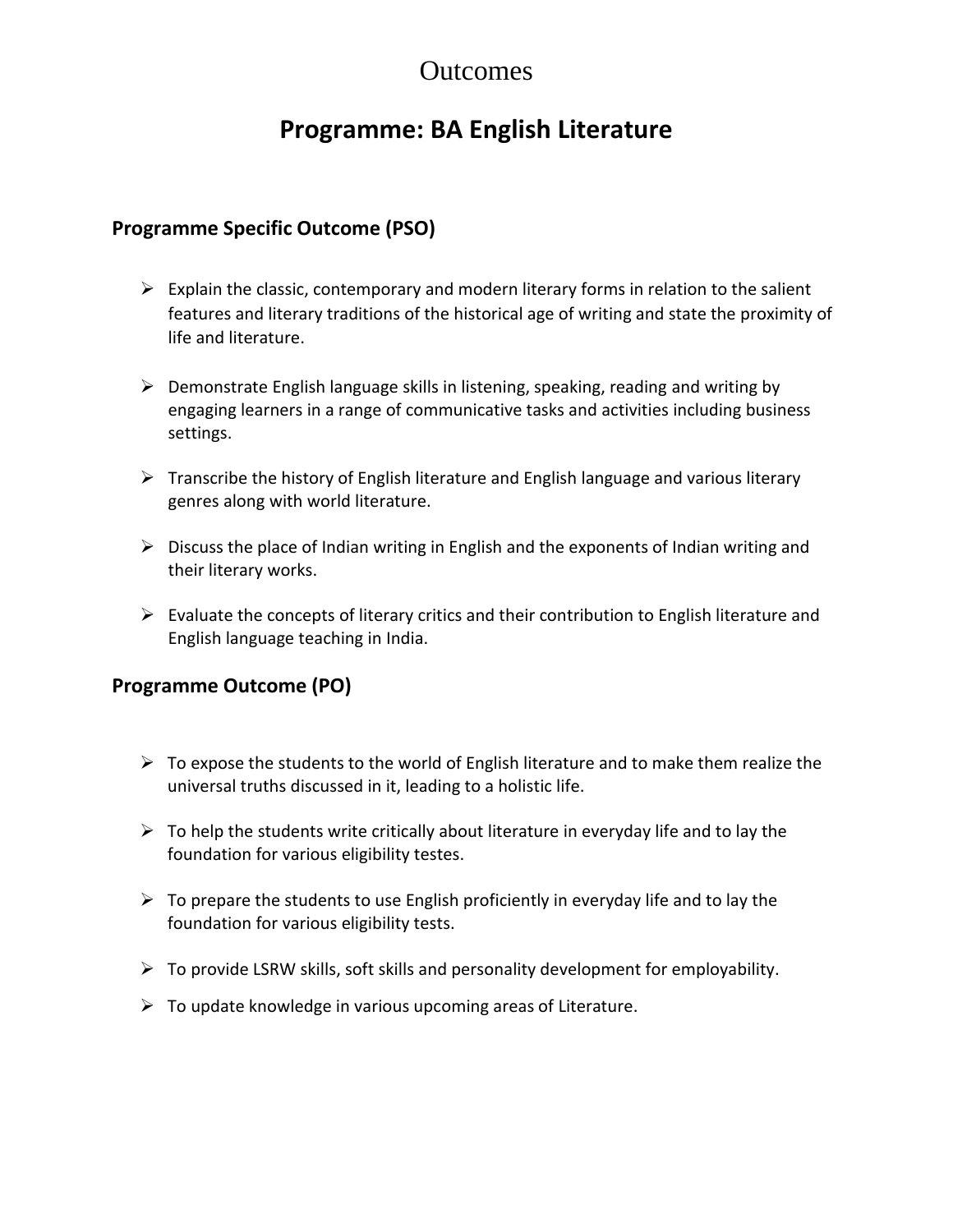### **Outcomes**

### **PROGRAMME: MA ENGLISH LITERATURE**

#### **Programme Specific Outcome (PSO)**

- $\geq$  Analyze works of literature in one or more interpretive contexts or frameworks and use one or more theoretical approaches for literary interpretation.
- $\geq$  Outline basic functions in literary texts with historical, social and political contexts writing techniques, constitutive of individual genres.
- $\geq$  Integrate learned skills and knowledge leading them to noticeable changes in their vision, goals, attitudes and skills.
- $\geq$  Recognize employment requiring application of language and literature skills and evolve as a lifelong learner for professional development.
- $\geq$  Demonstrate an ability to communicate and proficiency in the four skills of language Listening, Speaking, Reading and Writing in real world circumstances and a quest for reading and research skills.

#### **Programme Outcome (PO)**

- $\geq$  Students will become accomplished, active readers who appreciate ambiguity and complexity, and who can articulate their own interpretations with an awareness and curiosity for others perspectives.
- $\geq$  Students will be able to identify topics and formulate questions for productive inquiry; and they will use their chosen sources effectively in their own writing, citing all sources appropriately.
- $\geq$  Students will demonstrate critical and analytical skills in the interpretation and evaluation of literary text.
- $\geq$  Students will develop an ability to imbibe various components of language through the various ages and periods of literature.
- $\geq$  Students will develop a passion for literature and language. They will cultivate their capacity to judge the aesthetic and ethical value of literary text and be able to articulate the standards behind their judgements.